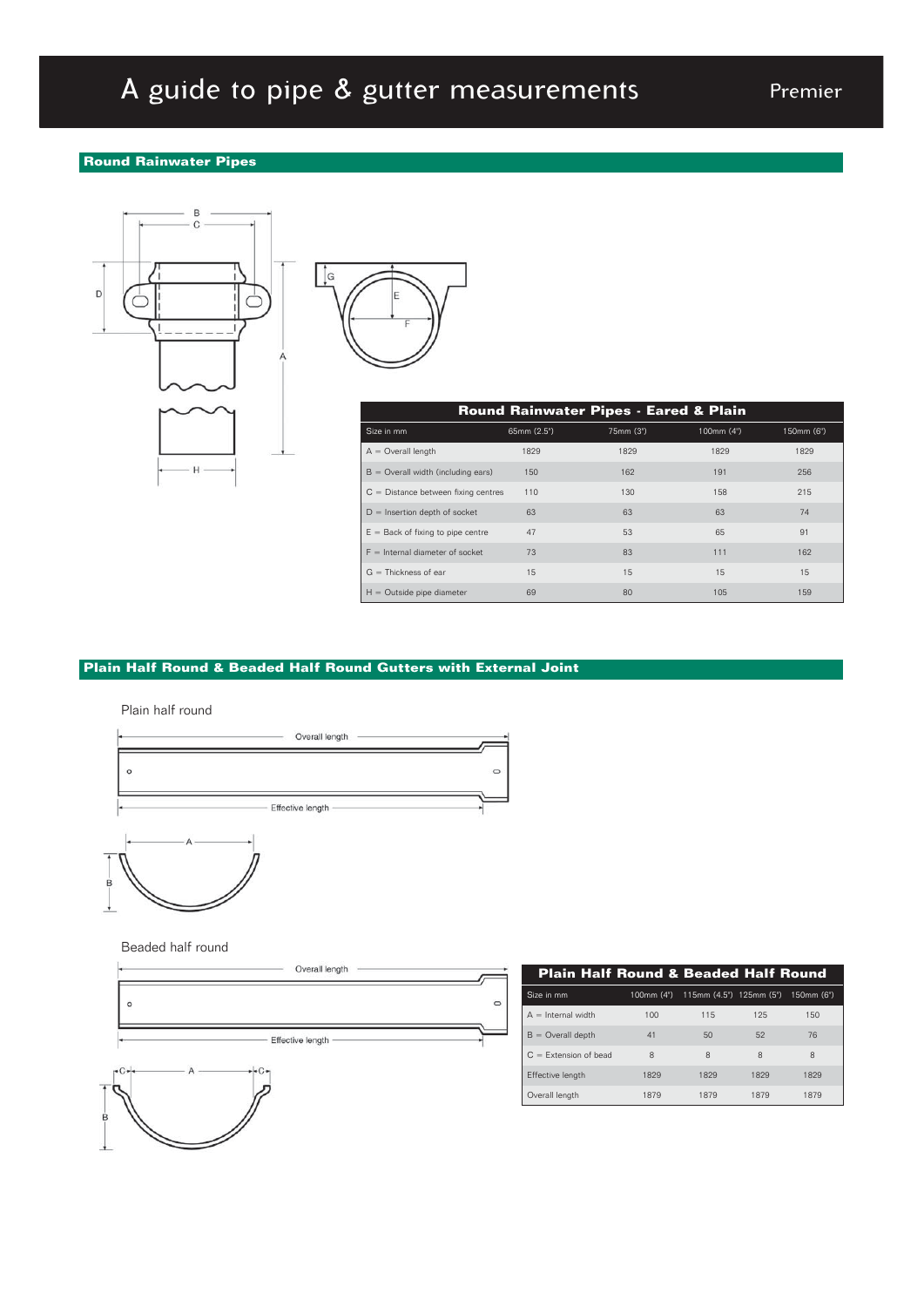## A guide to pipe & gutter measurements

### **OG Gutters with left hand external joint**



| <b>OG Gutters</b>    |            |             |           |  |
|----------------------|------------|-------------|-----------|--|
| Size in mm           | 100mm (4") | 115mm(4.5") | 125mm(5") |  |
| $A =$ Internal width | 100        | 115         | 125       |  |
| $B =$ Overall depth  | 54         | 60          | 66        |  |
| Effective length     | 1829       | 1829        | 1829      |  |
| Overall length       | 1875       | 1875        | 1875      |  |

### **Notts OG Gutters with left hand external joint**



| <b>Notts OG Gutters</b> |                           |  |  |  |
|-------------------------|---------------------------|--|--|--|
| Size in mm              | $115x75mm(4.5 \times 3")$ |  |  |  |
| $A =$ Internal width    | 115                       |  |  |  |
| $B =$ Overall depth     | 75                        |  |  |  |
| Effective length        | 1829                      |  |  |  |
| Overall length          | 1875                      |  |  |  |

### **G46 Moulded Gutters with right hand internal joint**



| <b>G46 Moulded Gutters</b> |                  |                   |  |  |
|----------------------------|------------------|-------------------|--|--|
| Size in mm                 | 100x75mm(4 x 3") | 125x100mm(5 x 4") |  |  |
| $A =$ Internal width       | 100              | 125               |  |  |
| $B =$ Overall depth        | 75               | 100               |  |  |
| Effective length           | 1829             | 1829              |  |  |
| Overall length             | 1869             | 1885              |  |  |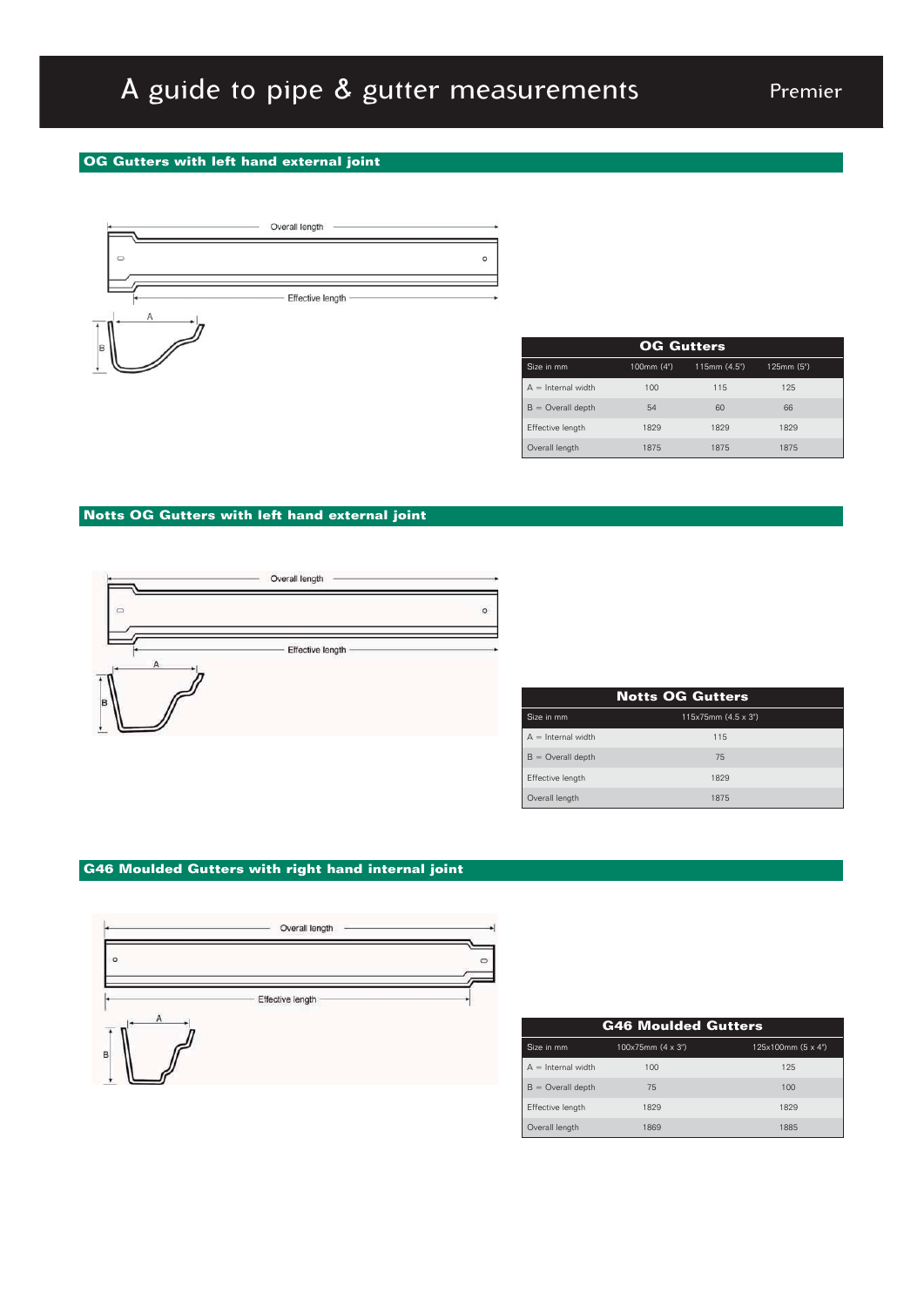### A guide to pipe & gutter measurements Premier

### **Plain Deep Half Round with External Joint**



| <b>Plain Deep Half Round</b> |                  |                  |  |  |
|------------------------------|------------------|------------------|--|--|
| Size in mm                   | 100x75mm(4 x 3") | 125x75mm(5 x 3") |  |  |
| $A =$ Internal width         | 110              | 122              |  |  |
| $B =$ Overall depth          | 70               | 70               |  |  |
| Effective length             | 1829             | 1829             |  |  |
| Overall length               | 1882             | 1890             |  |  |

### **Box Gutter with double spigots**

No socket - use union clips at each end



| <b>Box Gutter</b>          |                  |  |  |
|----------------------------|------------------|--|--|
| Size in mm                 | 100x75mm(4 x 3") |  |  |
| $A =$ Internal width       | 105              |  |  |
| $B =$ Overall depth        | 72               |  |  |
| Effective / Overall length | 1870             |  |  |